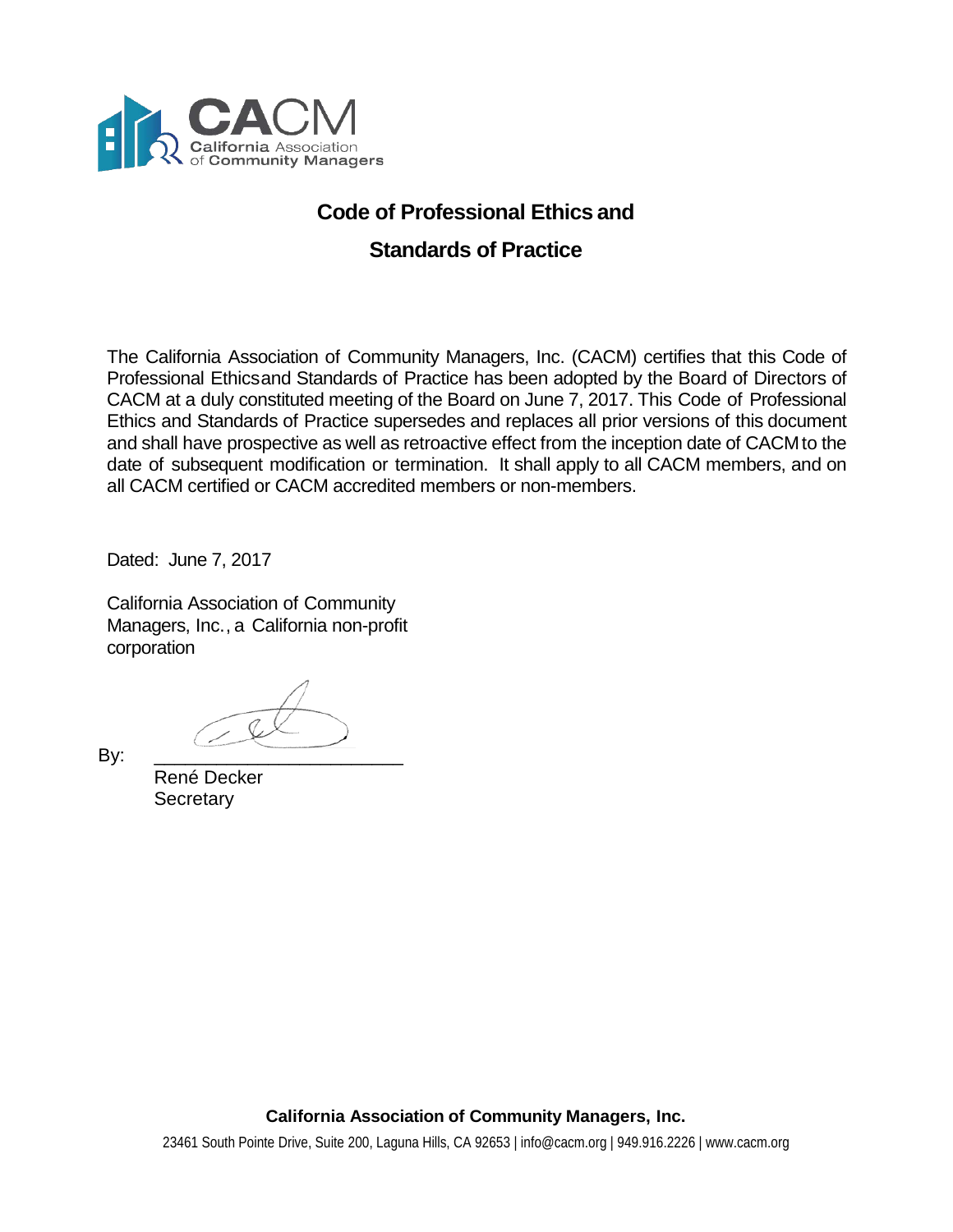## **California Association of Community Managers**

## **Code of Professional Ethics and Standards of Practice**

| 1.0 |    |  |  |
|-----|----|--|--|
|     |    |  |  |
|     |    |  |  |
|     |    |  |  |
|     | a. |  |  |
|     | b. |  |  |
|     | C. |  |  |
|     | d. |  |  |
|     |    |  |  |
|     |    |  |  |
|     |    |  |  |
|     | a. |  |  |
|     | b. |  |  |
|     | C. |  |  |
|     | d. |  |  |
| 2.0 |    |  |  |
| 3.0 |    |  |  |
|     |    |  |  |
|     |    |  |  |
|     | a. |  |  |
|     | b. |  |  |
|     |    |  |  |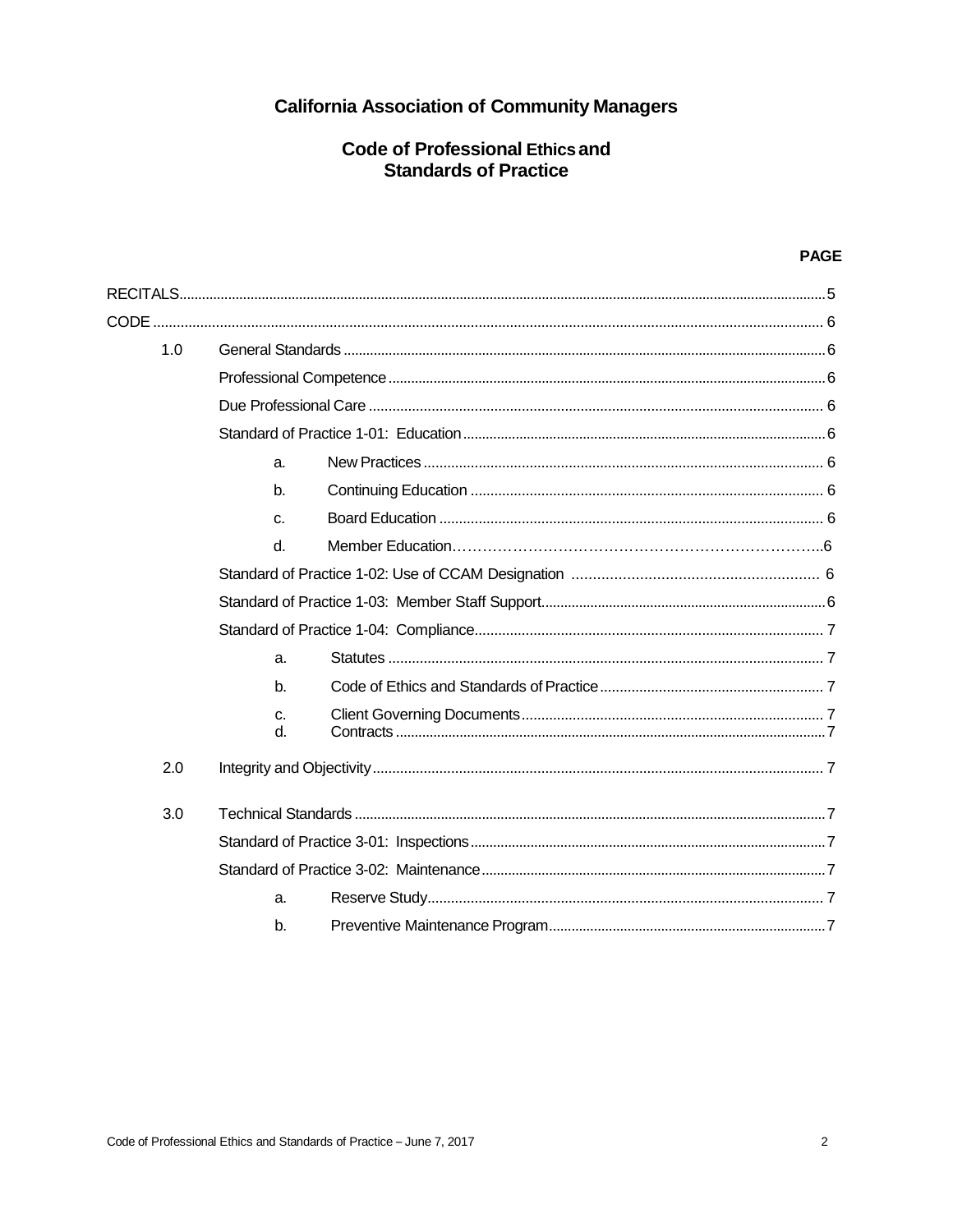## TABLE OF CONTENTS (CONTINUED)

| a. |  |
|----|--|
| b. |  |
| C. |  |
| d. |  |
| е. |  |
| f. |  |
|    |  |
|    |  |
|    |  |
|    |  |
|    |  |
|    |  |
|    |  |
| a. |  |
| b. |  |
| C. |  |
| d. |  |
| е. |  |
|    |  |
| a. |  |
| b. |  |
|    |  |
|    |  |
| a. |  |
| b. |  |
| C. |  |
| d. |  |
| е. |  |
| f. |  |
| g. |  |
| h. |  |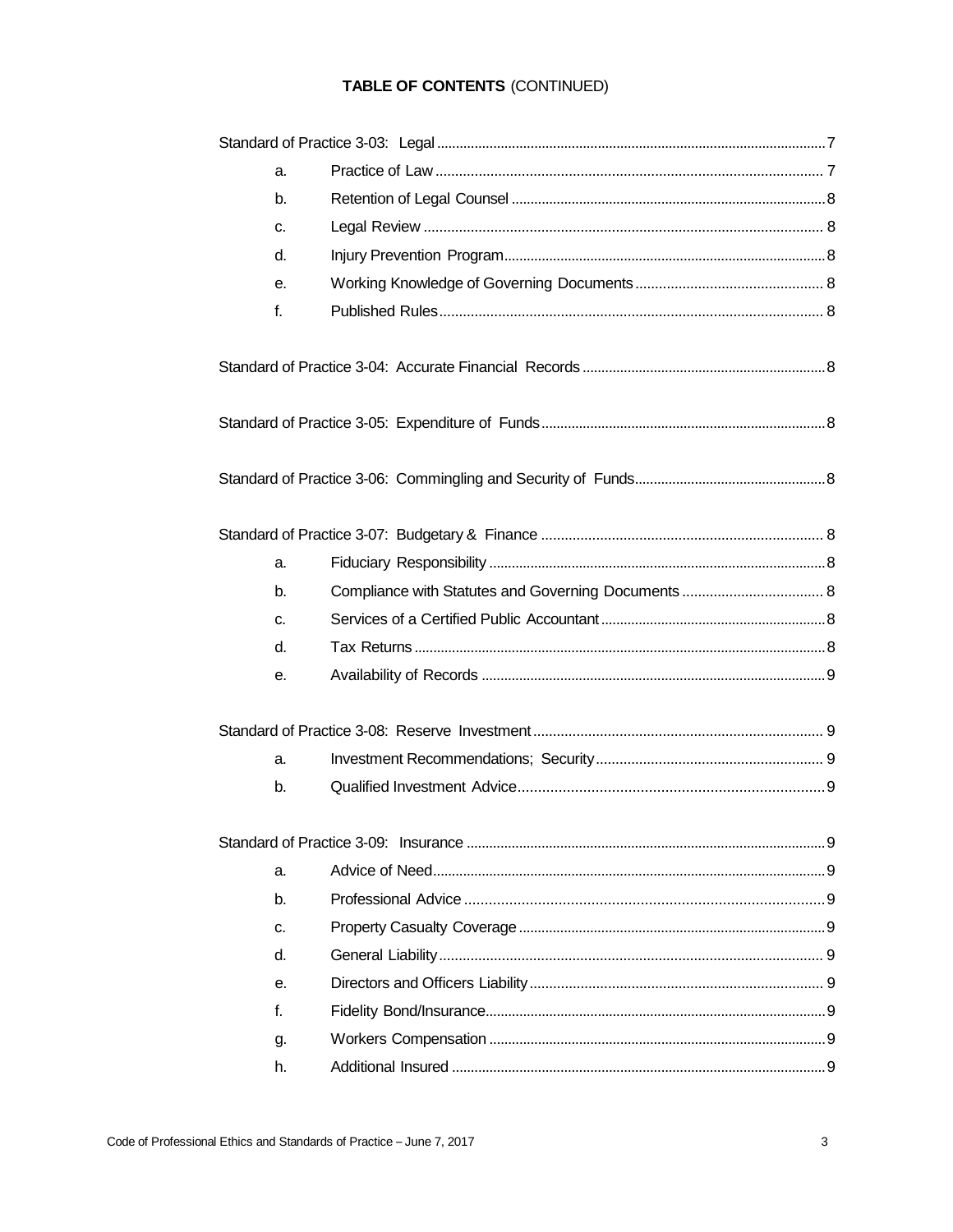|     | a. |                                                                                          |  |  |  |
|-----|----|------------------------------------------------------------------------------------------|--|--|--|
|     | b. |                                                                                          |  |  |  |
|     | C. |                                                                                          |  |  |  |
|     |    |                                                                                          |  |  |  |
|     | a. |                                                                                          |  |  |  |
|     | b. |                                                                                          |  |  |  |
|     | C. |                                                                                          |  |  |  |
|     | d. |                                                                                          |  |  |  |
|     | е. |                                                                                          |  |  |  |
|     | f. |                                                                                          |  |  |  |
| 4.0 |    |                                                                                          |  |  |  |
| 5.0 |    |                                                                                          |  |  |  |
|     |    | Standard of Practice 5-01: Disclosure of Joint Ownership, Referral Fees, and Fee/Revenue |  |  |  |
|     |    |                                                                                          |  |  |  |
|     | a. |                                                                                          |  |  |  |
|     | b. |                                                                                          |  |  |  |
| 6.0 |    |                                                                                          |  |  |  |
|     |    |                                                                                          |  |  |  |
|     | a. |                                                                                          |  |  |  |
|     | b. |                                                                                          |  |  |  |
|     | C. |                                                                                          |  |  |  |
|     | d. |                                                                                          |  |  |  |
| 7.0 |    |                                                                                          |  |  |  |
| 8.0 |    |                                                                                          |  |  |  |
| 9.0 |    |                                                                                          |  |  |  |
|     |    |                                                                                          |  |  |  |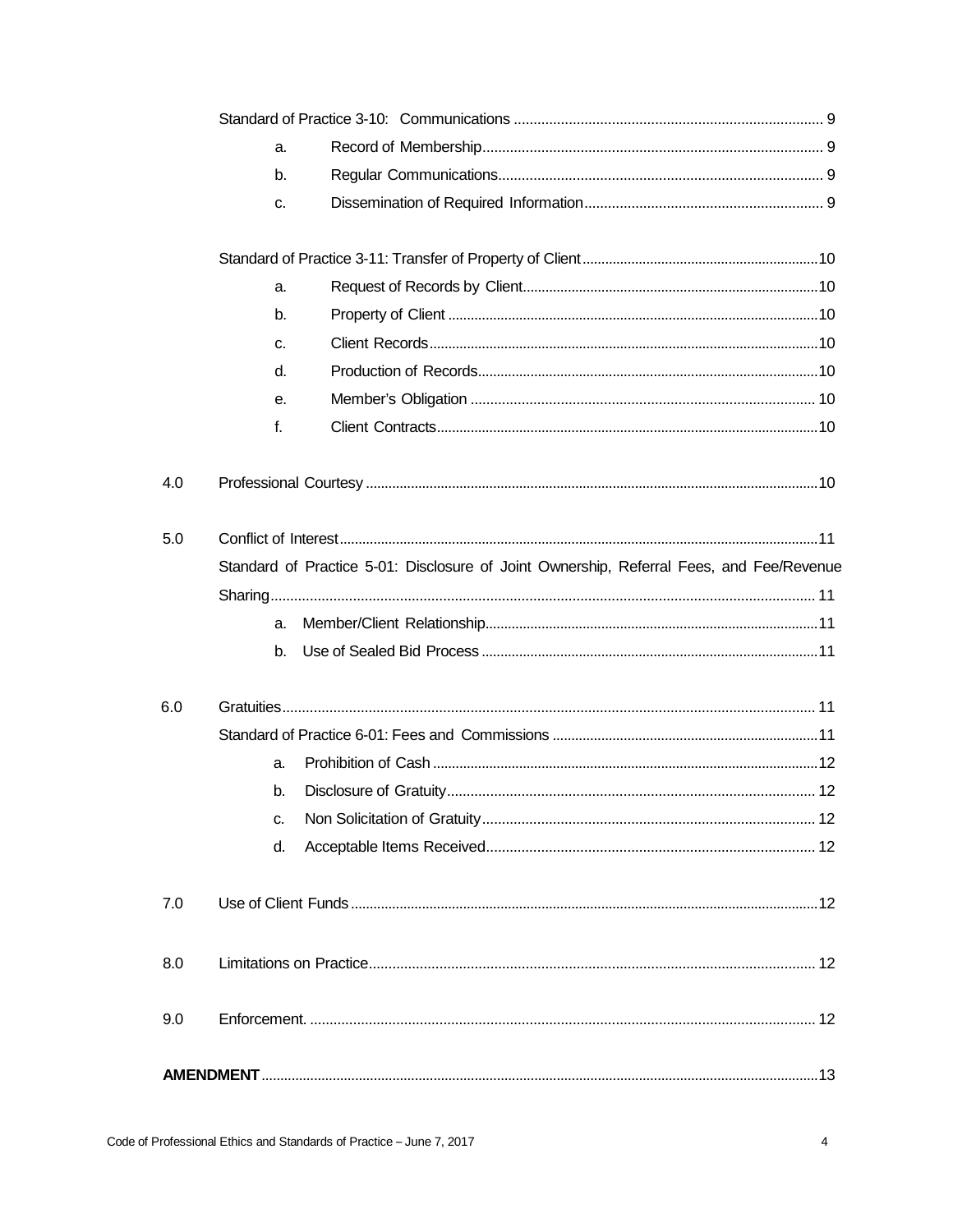### **California Association of Community Managers, Inc.**

### **Code of Professional Ethics and Standards of Practice**

#### **RECITALS**

- A. In order to promote and enhance a high level of professional conduct among its membership, the California Association of Community Managers, Inc. (CACM) hereby adopts the following Code of Professional Ethics and Standards of Practice.
- B. The Code of Professional Ethics and Standards of Practice has been adopted by the Board of Directors of CACM as the official rules of conduct which applies to all CACM members including individual Managers and Management Business Members (MEMBERS), whether or not they are also Certified Community Association Managers (CCAM), non-member Certified Managers of CACM, or Accredited Community Management Businesses, and to any affiliated management business recognized by CACM, while performing services related to the practice of management of community associations (a Common Interest Development [CID] as defined in Part 5 of Division 4 of the California Civil Code commencing at Section 4000), including complete association management, financial services, administrative services and/or independent consulting for a Member, client or employer(client).

Note: "Member" is defined to also include a "Non-member Certified Manager."

- C. A Member engaged in the practice of community association management must observe all rules of conduct incorporated in the Code of Professional Ethics and Standards of Practice.
- D. A Member shall not permit anyone under the Member's supervision, to carry out on the Member's behalf, either with or without compensation, anything which, if carried out by the Member, would place the Member in violation of the rules of conduct under the Code of Professional Ethics and Standards of Practice. Where the subordinate of a Member violates the Code of Professional Ethics and Standards of Practice while performing functions for a Member's client and under the general supervision of a Member, the Member shall be accountable for the violation as if the violation was committed by the Member.
- E. All Rules of Ethics and Practice contained herein shall be subordinate to all governmental regulations.
- F. Any word of general usage contained herein shall be interpreted in light of the prevailing definition as contained in the then current edition of Webster's UnabridgedDictionary.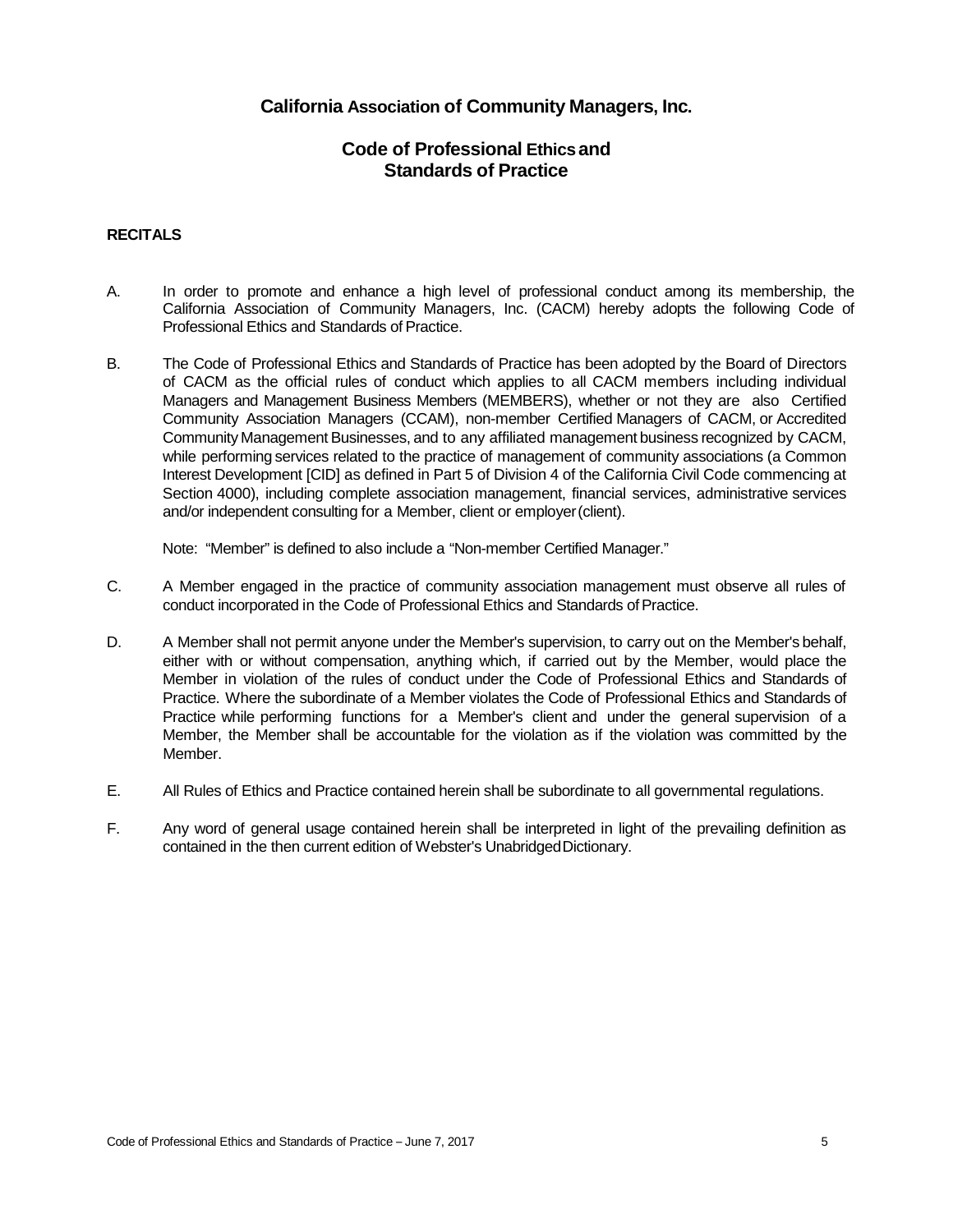#### **CODE**

#### 1.0 General Standards

Loyalty, Fidelity and Integrity - The Member shall act with loyalty, fidelity and integrity in all aspects of the Member's relationship with the client and in all aspects of representing the client to third parties.

The Member shall be honest and forthright in all of the Member's professional dealings. The Member shall not misrepresent, either by affirmative statement or material omission, the Member's qualifications, experience or capabilities in the field of community association management.

The Member shall honor all client confidences and shall treat the business affairs and records of the client as confidential unless directed or authorized otherwise by competent authority. The Member shall refuse to make available to business vendors the names, addresses and telephone numbers of the members of a community association, or clients, without the prior consent of a majority of the Board of Directors of the community association.

Professional Competence - The Member shall accept only those engagements which the Member, or the Member's firm, can reasonably expect to perform with professional competence.

Due professional care - The Member shall exercise due professional care in the performance of duties.

- *Standard of Practice 1-01: Education*
	- a. The Member shall strive to keep informed of new developments in community association management, including but not limited to, legal and accounting principles applicable to communityassociations.
	- b. The Member shall seek continuing education in community association management through attendance at professional courses of CACM, CAI, IREM, BOMA and other similar professional associations related to the practice of management of community associations.
	- c. The Member shall encourage officers, Board members, and committee chairs of clients to participate in courses and seminars which will improve their abilities to serve community association members.
	- d. The Member must adhere to all guidelines and rules regarding examination procedures for CACM courses and events. Non-adherence may result in disciplinary action by the Professional Standards Committee.
- *Standard of Practice 1-02: Use of CCAM Designation and/or Logo.* Only an individual Member, not a Management Business Member, may be a Certified Community Association Manager (CCAM). A Management Business Member may only use the proper logo of a business Member. Only an Accredited Community Management Business (ACMB) may refer to itself as "accredited" and use the designation and/or logo denoting such accreditation. Neither a Member nor others of an organization engaged in community association management shall hold themselves out to anyone as being a Certified Community Association Manager (CCAM) and/or an Accredited Community Management Business (ACMB) at any time before accreditation or after the expiration, suspension or termination of membership or membership status.
- *• Standard of Practice 1-03: Member Staff Support.* The Member shall have sufficient qualified staff and administrative personnel, or a formal arrangement with necessary consultants, to ensure the capable handling of the client's interests.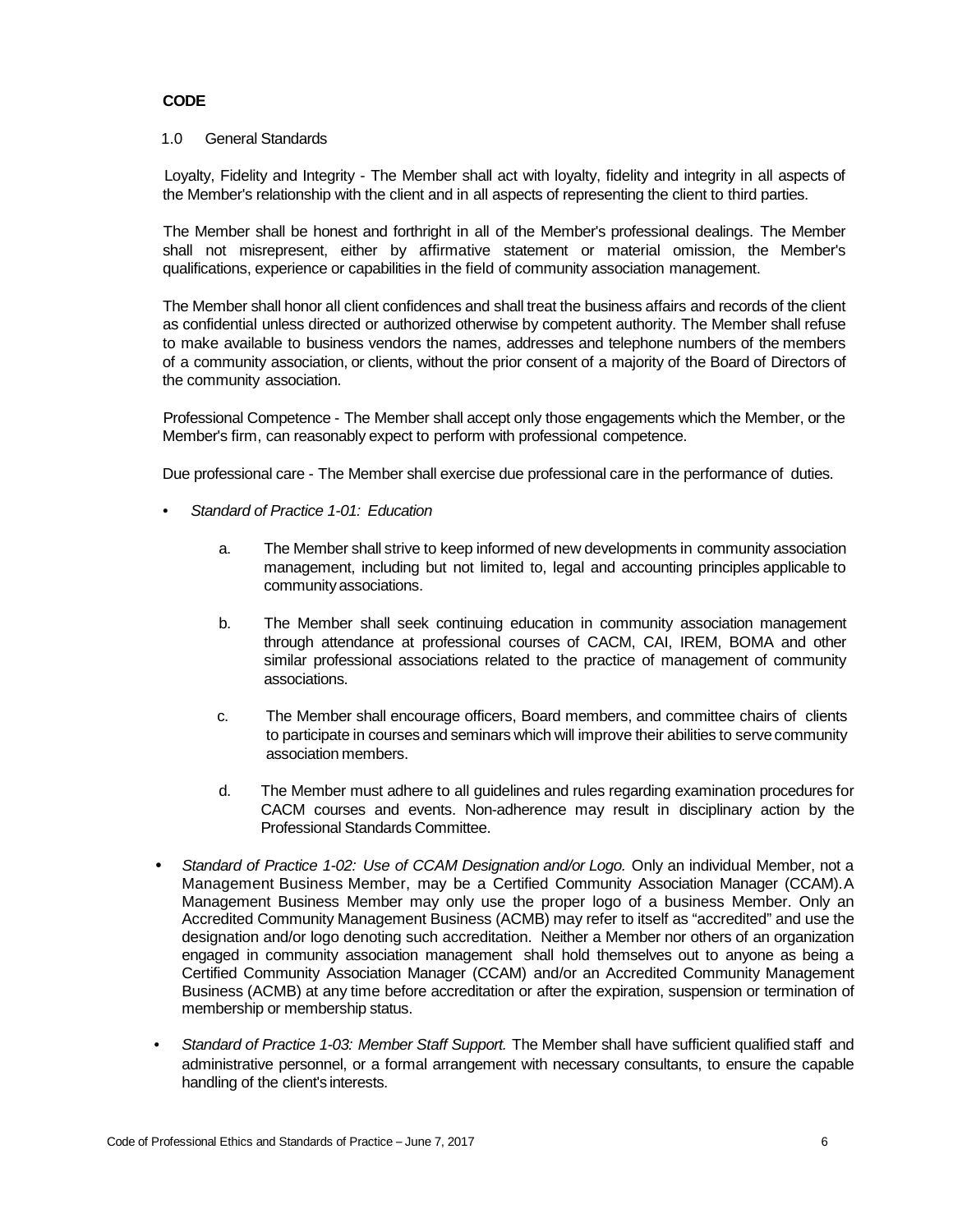- *• Standard of Practice 1-04: Compliance*
	- a. The Member shall recommend the client comply with the provisionsof:
		- 1) California Civil Code, Division 4, Part 5 Common Interest Developments, commencing at Section 4000.
		- 2) California Corporations Code, Title 1, Division 1 General Corporation Law, commencing at Section 100, and Division 2, Part 3 - Non-profit Mutual Benefit Corporations, commencing at Section 7310, and
		- 3) Business and Professions Code, commencing at Section 11500, et seq.
		- 4) Other applicable codes, statutes, laws and regulations.
	- b. The Member shall comply with the Code of Professional Ethics and Standards of Practice of CACM.
	- c. The Member shall recommend the client comply with all lawful provisions of the client's governing documents and contractual agreements.
	- d. The Member shall comply with all lawful provisions of written contracts in which the Member is a party.

#### 2.0 Integrity and Objectivity

The Member shall not knowingly misrepresent facts in order to benefit the Member, or the Member's company, or any affiliate, including family relations of the Member or the Member's company. All representations made to a community association which has engaged the Member must be made with the best interest of the community association in mind.

3.0 Technical Standards

The Member shall comply with all standards that are currently in force or may from time to time be adopted and promulgated by the California Association of Community Managers.

- *Standard of Practice 3-01: Inspection:* In accordance with the management agreement, a Member shall make, or cause to be made, regular physical inspections of the common property and assets of its clients. Such inspections shall be defined as "reasonable inspections" such as those made by a reasonably prudent person exercising ordinary care, not an "expert inspection" such as one made by a licensed architect, engineer or constructionspecialist.
- *Standard of Practice 3-02: Maintenance*
	- 3.02.1 The Member shall recommend that a reserve study be prepared in a professional manner and reviewed and updated in accordance with California State law.
	- 3.02.2 The Member shall recommend that the client establish and implement a preventive maintenance program.
- *Standard of Practice 3-03: Legal*
	- a. The Member shall not engage in the unlicensed practice of law. This provision, however, does not prevent a Member from rendering a business judgment nor does this provision prevent a Member from appearing on behalf of a client where authorized to do so by law.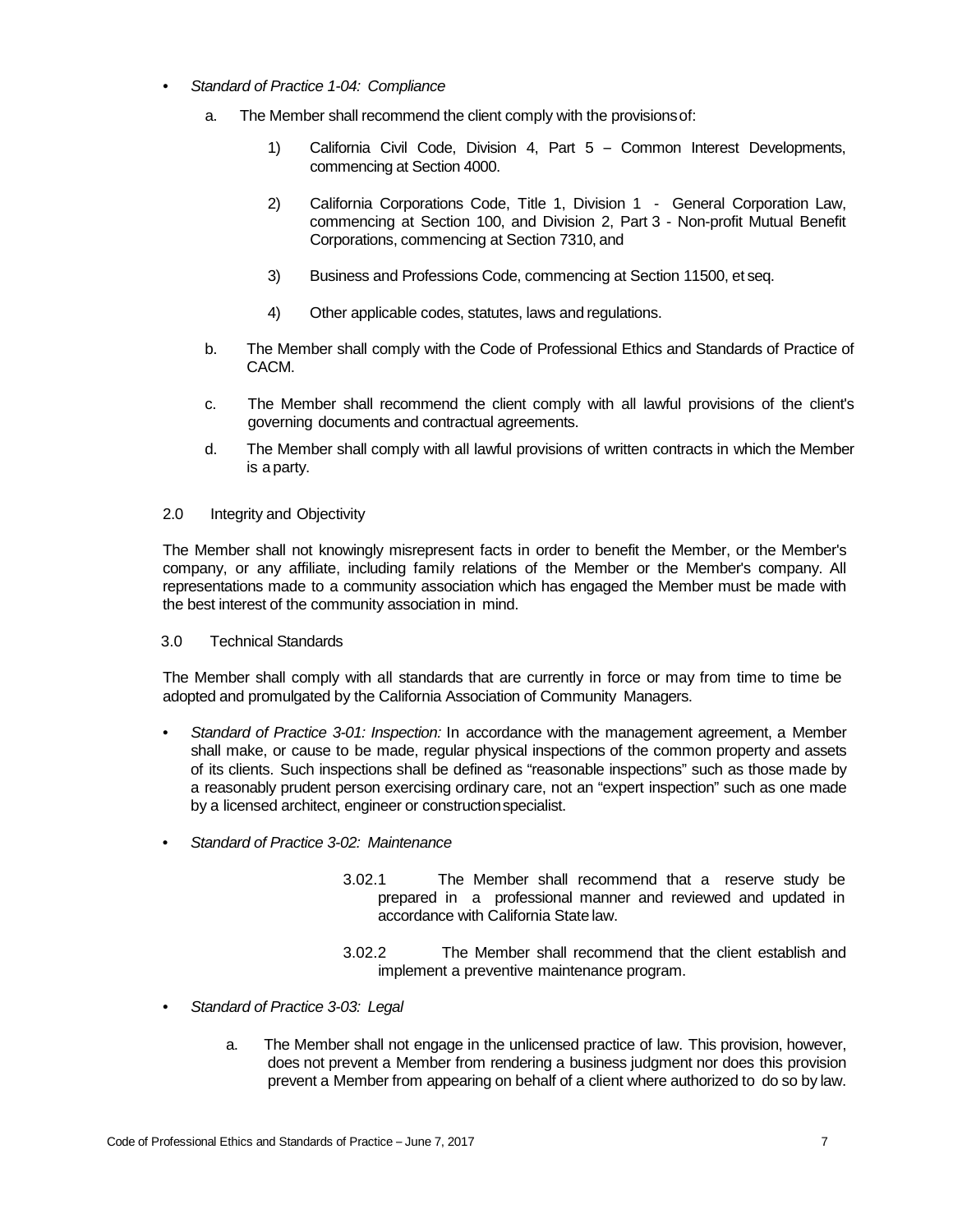- b. The Member shall advise clients when the Member believes legal counsel should be retained and assist the client in retaining qualified counsel.
- c. The Member shall recommend that a legal review, where appropriate, by an attorney knowledgeable in community association law be considered for all legal issues, including but not limited to, major contracts, association rules, enforcement procedures and association documents.
- d. The Member shall recommend that, if applicable, the community association implement an Injury Prevention Program in compliance with CAL-OSHA requirements and standards pursuant to, California Labor Code Section 6401.7.
- e. The Member shall become familiar with and develop a working knowledge of the community association's governing documents.
- f. The Member shall recommend that written rules and consistent enforcement policies be established and published for the community association membership and that these rules and enforcement policies be based on all applicable laws, regulations and the community's governing documents.
- *Standard of Practice 3-04: Accurate Financial Records.* A Member shall, at all times, cause to be kept and maintained current and accurate records of all financial transactions, properly marked for identification, concerning the business entity and assets managed for a client, and cause to be prepared financial statements in sufficient detail to allow the client's Board and auditor to determine the status of the association's accounts and financial operations. Such records shall be made available for inspection by the client in accordance with the governing documents and applicable law.
- *Standard of Practice 3-05: Expenditure of Funds*. A Member shall advise and, when authorized, shall endeavor to expend client's funds to achieve the greatest benefit for the client.
- *Standard of Practice 3-06: Commingling and Security of Funds.* Except as provided for in California Civil Code Section 5380, the Member shall not commingle the Member's funds or other client's funds with any of the funds of a management client. The Member shall deposit all such funds in an FDIC insured financial institution as required by the governing documents and Californialaw.
- *Standard of Practice 3-07: Budgetary & Finance*
	- a. The Member shall act as a fiduciary on behalf of the client in handling the client's financial affairs and shall put the client's interests above the Member's own in handling the client's financial affairs.
	- b. The Member shall recommend that the community association comply with the fiscal requirements of California laws, in addition to the community association's legal documents.
	- c. The Member shall advise clients when the Member believes the services of a Certified Public Accountant should be retained and assist clients in retaining qualified accounting and tax advice.
	- d. The Member shall recommend that the community association file, in a timely manner, applicable quarterly and fiscal year-end tax returns and reports and make required periodic deposits with the IRS, the California Franchise Tax Board, and with other applicable federal, state, and local agencies.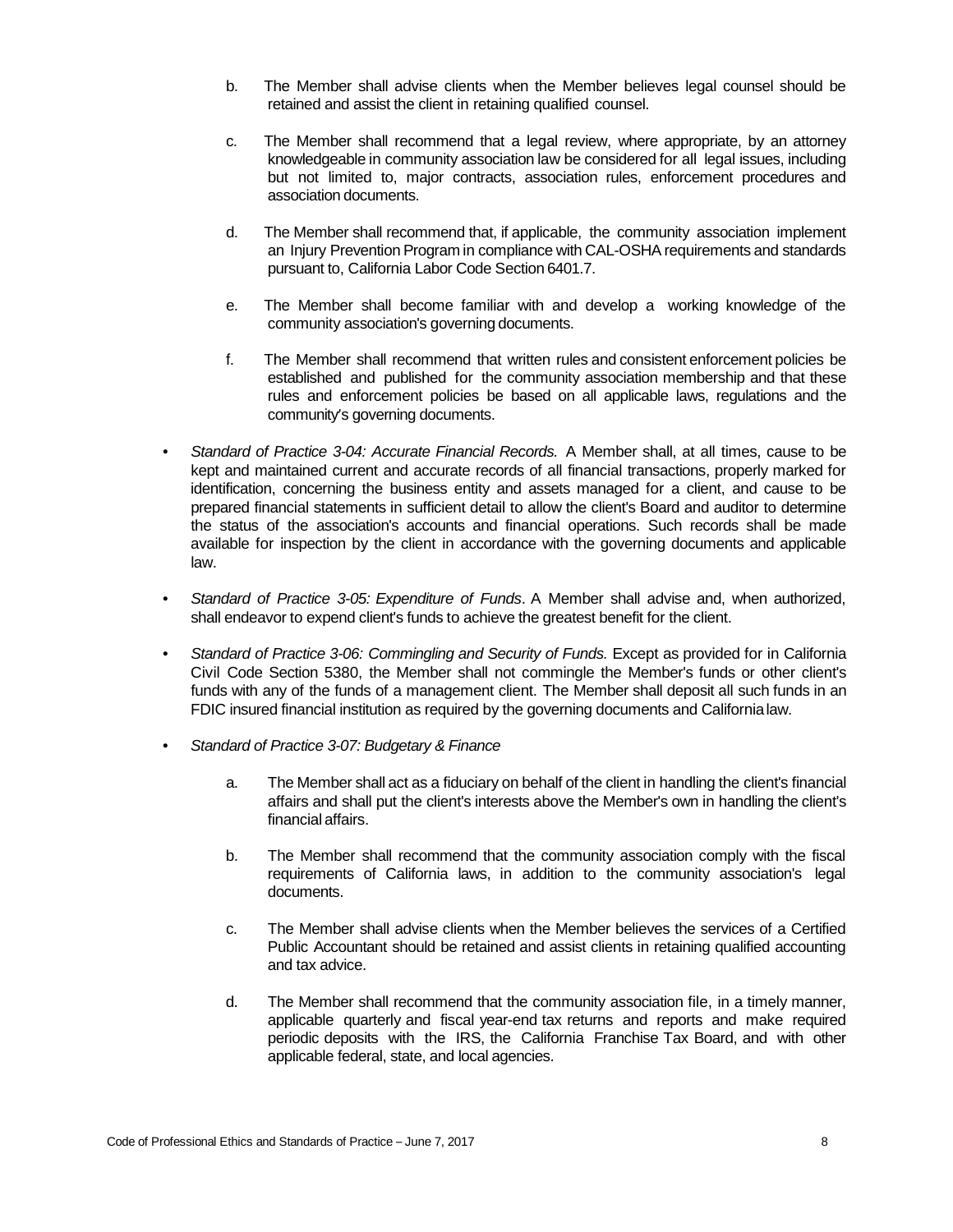- e. The Member shall make financial records available for inspection and copying by an authorized representative of the community association upon reasonable notice during regular business hours.
- *Standard of Practice 3-08: Reserve Investment*
	- a. The Member shall recommend that the community association invest association funds in accordance with the association's legal documents and recommend that the primary objectives in investing should be safety first, liquidity second, then yield and then other considerations. Recommended investments should be limited to deposit accounts insured by the FDIC, or U.S. Treasury Securities or other full faith and credit obligations of the Federal Government or money funds which invest exclusively in these instruments and which are FDIC or SIPC insured.
	- b. The Member, unless qualified to do so by education or professional experience, shall refrain from giving investment advice to community association clients and, when such advice is requested, recommend qualified investment professionals.
- *Standard of Practice 3-09: Insurance*
	- a. The Member shall advise the client of the need to obtaininsurance.
	- b. The Member shall recommend that the community association obtain professional advice on insurance coverage consistent with the requirements established in the community association governing documents, and ensure annual review of those requirements and coverage.
	- c. The Member shall recommend that the community association maintain appropriate property casualty insurance.
	- d. The Member shall recommend that the community association maintain appropriate liability insurance.
	- e. The Member shall recommend that the community association acquire an appropriate level of Directors and Officers liability insurance.
	- f. The Member shall recommend that the Board of Directors provide adequate fidelity bond/insurance coverage extending to the Board and community association employees.
	- g. The Member shall recommend that Workers' Compensation insurance be part of the overall insurance package whether or not the community association has regular employees.
	- h. If the Member is an independent agent, rather than an employee of the community association, the Member shall recommend that the management entity be named as an additional insured under the association insurance contracts.
- *Standard of Practice 3-10: Communications*
	- a. The Member shall maintain a Record of Membership including the names and addresses of the community association members as provided by the membership.
	- b. The Member shall recommend that the community association have regular communications with the membership.
	- c. The Member shall assist the community association in dissemination of information as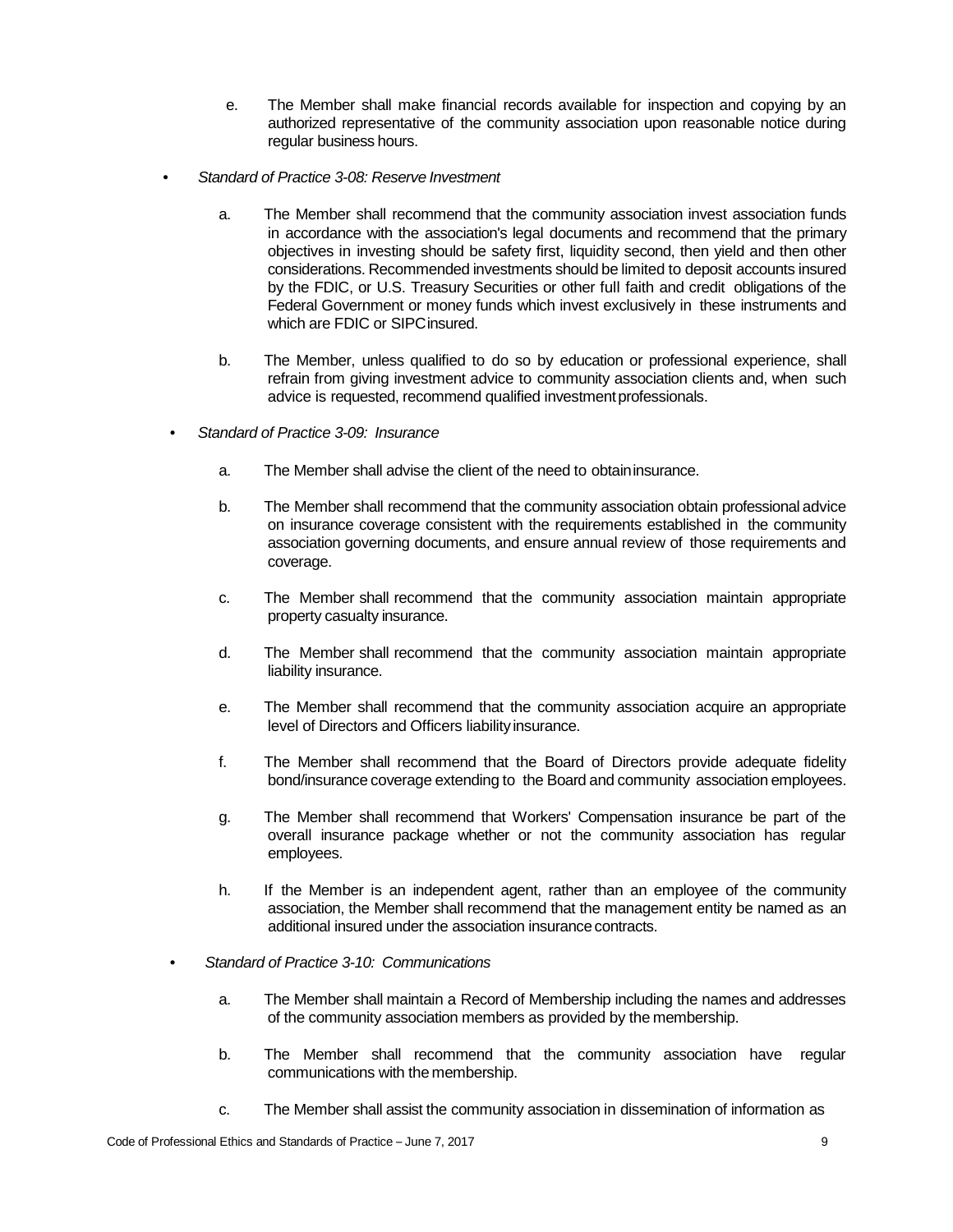defined in the community association's governing documents, and as required by theCivil and Corporations Codes of the State of California.

- *Standard of Practice 3-11: Transfer of Property to Client*
	- a. At the conclusion of any engagement for a client, upon receipt of a written request from the client, the Member shall produce Client Property and Client Records to the person designated by the client. Client Property and Client Records shall be produced as soon as reasonably practical after receipt of the client's written request to do so, regardless of any dispute over termination or fees.
	- b. As used herein, "Client Property" means the client's physical property, such as manuals (e.g., for operation, maintenance or warranty of elevators, pool heaters, HVAC systems, etc.), security gate transponders, and pool keys.
	- c. As used herein, "Client Records" means hard files and electronically stored information maintained by the Member in the ordinary course of business which the client is legally required to maintain by California state law and/or which is reasonably necessary for the client's continued operation. "Client Records" includes, at a minimum, all items presented to an association Board of Directors for their consideration.
	- d. The Member shall produce Client Records in the form in which they have been kept by the Member or in a form which the Member reasonably believes will be usable by the client. The Member shall produce Client Records in a manner which is convenient, not burdensome, and inexpensive to the Member. The Member need not produce Client Records which are not reasonably available because of undue burden or expense. The Member need not produce Records which might include proprietary or other trade secret information developed by the Member for use in the Member's management business. The Member need not produce Records in more than one form. The Member need not produce records which have been lost, damaged, altered or overwritten as the result of routine good faith operation of an electronic information system. The Member need not produce working papers or electronic data developed or created by the Member. The Member need not produce records of telephone conversations or emails, unless they previously have been printed and included in a Board packet or vendor/project file.
	- e. The Member's obligation to honor all client confidences and to treat the business affairs and records of the client as confidential continues after the conclusion of the engagement for a client.
	- f. In their contracts with clients, Member may provide for different definitions of "Client Property" and "Client Records" or a longer period within which they must be produced other than those stated above, as long as those definitions and time period are reasonable.

#### 4.0 Professional Courtesy

The Member shall exhibit professional courtesy to all community association management professionals.

The Member shall be fair in making representations.

The Member shall assist other Members in achieving the Standards of Practice as set forth herein.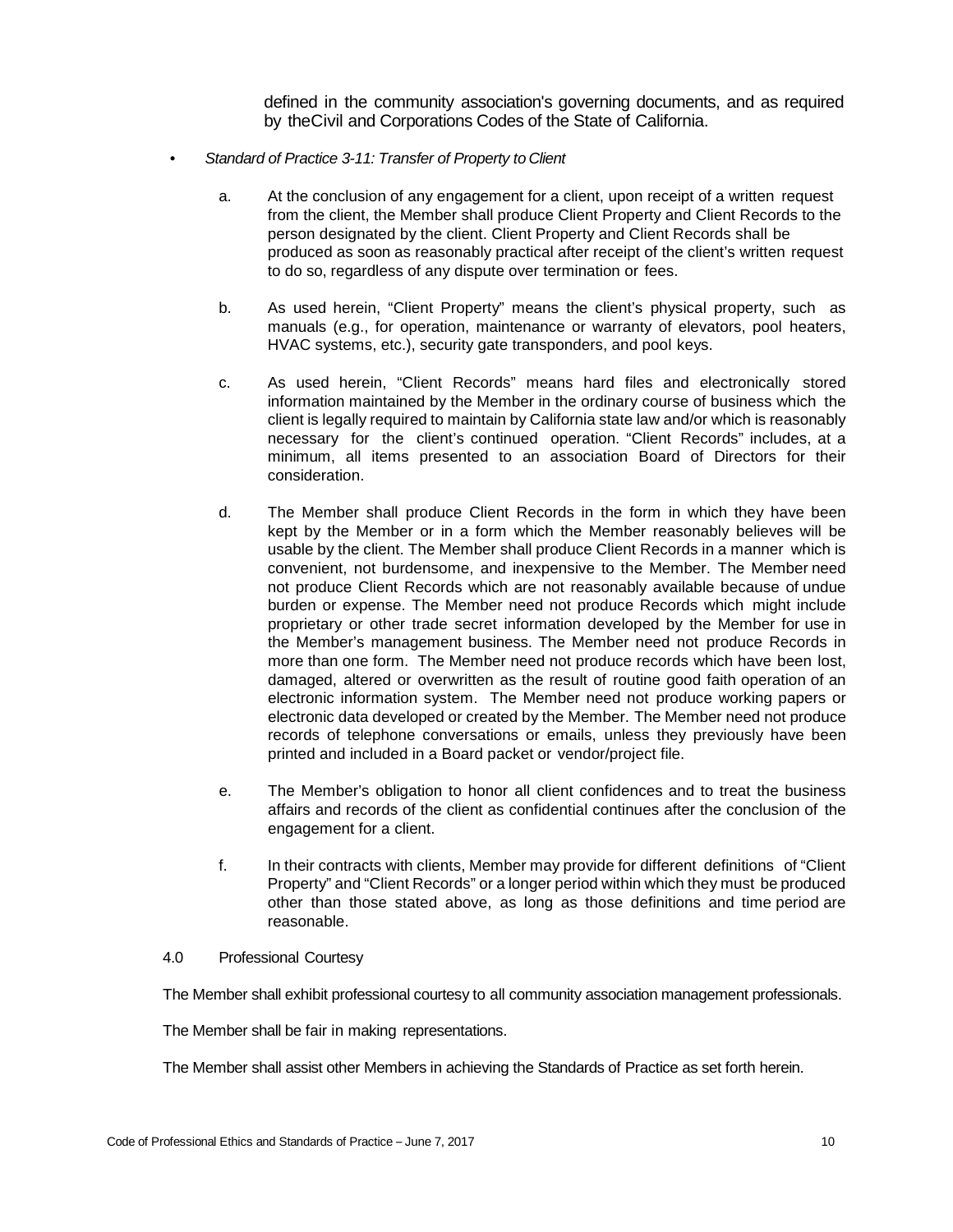The Member shall not make false, fraudulent, misleading or deceptive statements to a client or prospective client in the marketing of property management services orthe solicitation of business.

All Members are encouraged to promote fair and open competition and shall avoidunlawful restraints of trade.

#### 5.0 Conflict of Interest

Members shall avoid any real or apparent conflicts of interest with their clients/employer. In the event of a real or apparent conflict of interest, the Member shall promptly disclose all pertinent information regarding the conflict to the client and allow the client to make an informed decision as to whether to continue the relationship on the then existing basis or to make an appropriate change in the relationship to accommodate the conflict. The decision on how to deal with a real conflict of interest shall rest with the client and not with the Member.

Recommendations to a client of vendors, suppliers or contractors that have any financial or other than independent third party relationship to the Member, or a family relation or employee of the Member, must be disclosed to the client by the Member at the time the recommendation is made.

• *Standard of Practice 5-01: Disclosure of Joint Ownership, Referral Fees, and Fee/Revenue Sharing.*

The Member may provide goods or services to clients, other than community association management services, receive referral fees, and participate in fee/revenue sharing with other providers of goods and services provided that there is full written disclosure by the Member to the Client as to all aspects that may influence the Client's decision to enter into the contract. The disclosure shall specifically include any payment to be made or already paid directly to the Member as a result of contracting for these goods and services. This disclosure must be made at the time the recommendation is made, prior to the award of any contract to provide such goods and services for each bid/contract/relationship. Disclosure must be repeated by the Member to the Client at the time a contract is executed.

- 5.01.1 CACM respects the relationship between the Member and itsClients.
- 5.01.2 Where a contract for goods or services is to be competitively bid and the Member or an allied, related and/or affiliated company of the Member is a bidder such bid shall bebased on precise written specifications provided to each bidder. The Member shall employ a sealed bid process wherein all bids are received sealed and are opened in the presence of the client Board or its designated representative other than the Member.

#### 6.0 Gratuities

It shall be the policy of the California Association of Community Managers to discourage Members from accepting gifts, entertainment, or other favors from existing or prospective clients, vendors or suppliers who act on behalf of the Member's clients, when such acceptance can unduly influence the Member.

No Member, or employee of a member, may accept any unearned fees or other forms of remuneration that may actually be, or appear to be, a conflict of interest.

• *Standard of Practice 6-01: Fees and Commissions*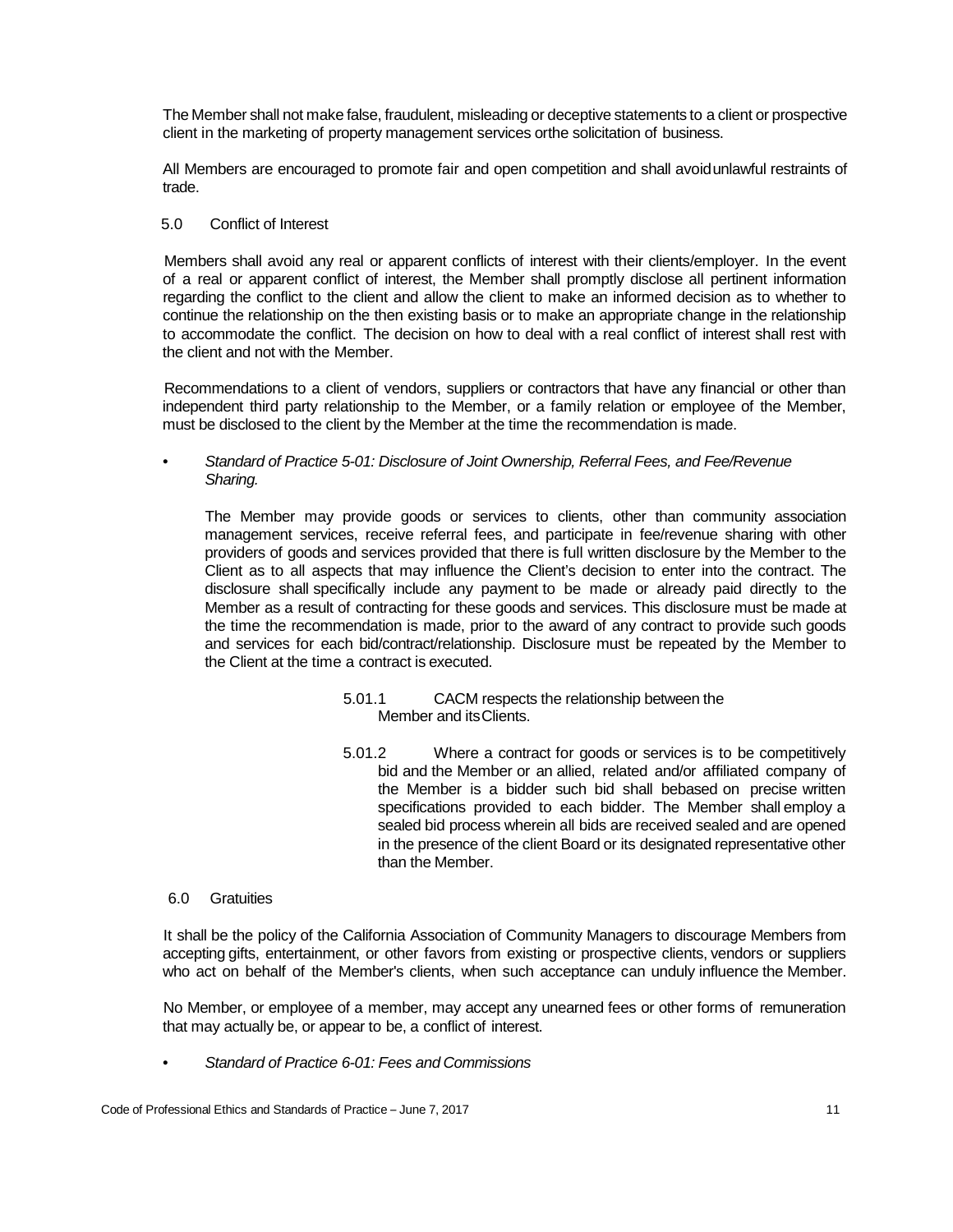The Member is prohibited from receiving undisclosed referral fees, deferred compensation, commissions or similar gratuities in cash or in kind for recommending to or purchasing material or services on behalf of a client.

- 6.01.1 The acceptance of any gratuity in cash (i.e. banknote or coin) is prohibited.
- 6.01.2 The acceptance of any gratuity by gift certificate, or in kind, including but not limited to,meals, entertainment, housing, transportation, professional services or, of any other nature, having a cumulative value in excess of three hundred dollars (\$300.00) from any one person or business in any twelve (12) month period shall be fully disclosed to all clients which have procured services from the providing person or business and to all clients who contemplate the procurement of such services.
- 6.01.3 Under no circumstances shall a member or employee of any member solicit any gratuity, in cash or in kind, on their own behalf or on behalf of another member(s) oremployee(s), regardless of value or type from any one person or business.
- 6.01.4 A gift certificate, gift card, prize, cash prize or other similar items received from a drawing at an event, trade show, or similar gathering, is acceptable as long as the Member can reasonably determine there is no undue influence of the Member by accepting this type of item from arandom drawing.

#### 7.0 Use of Client Funds

The Member may not misuse any funds being held for a client under a fiduciary relationship.

8.0 Limitations of Practice

The Member, who has contracted with a client to perform community association management services, and who is also engaged in the practice of another profession, may perform other professional services for the client, provided there is full disclosure to theclient.

#### 9.0 Enforcement

Each Member, as a condition of membership and/or certification in the California Association of Community Managers, agrees to be bound by and to abide by this Code of Professional Ethics and Standards of Practice and by duly adopted amendments hereto, and to voluntarily participate in compliance, disciplinary proceedings, discipline and/or, binding arbitration as required by the Board of Directors, Professional Standards Committee, or Ethics Appeals Committee.

The Member subject to disciplinary action may, after hearing, be subject to censure; suspension or termination of membership or membership status.